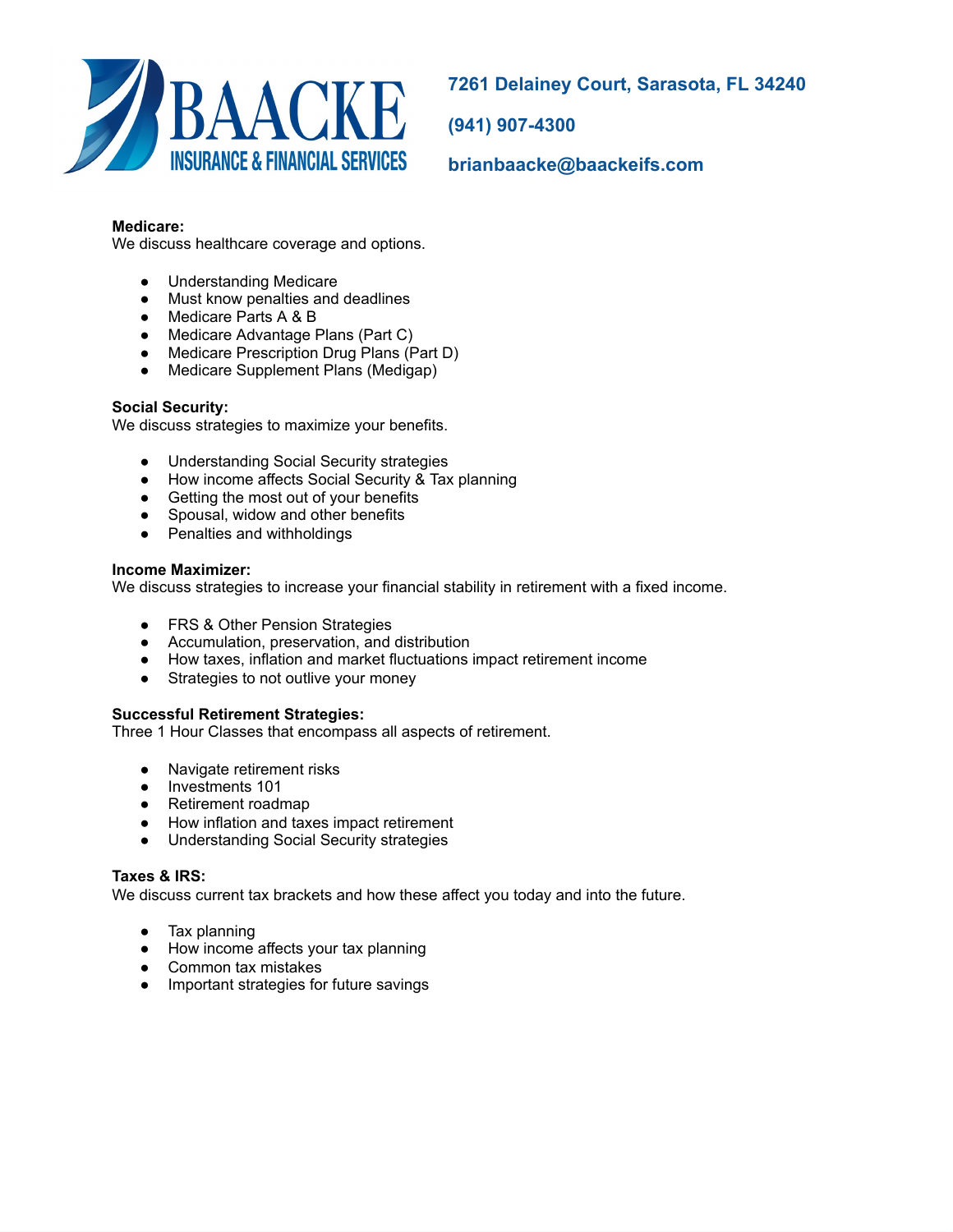

**7261 Delainey Court, Sarasota, FL 34240** 

**(941) 907-4300** 

**brianbaacke@baackeifs.com** 

# **Women and Wealth:**

We discuss your financial success and how women are directly impacted.

- How to use your investments to your advantage
- Strategies to help you meet your goals
- The impact taxes, inflation and investments have on your income
- Tools to help you take control of your financial future

## **DROP: How to invest with no market risk**

We empower you with your choices for DROP funds, and the risks associated with each option.

- Taxes and DROP funds
- Investment Options
- Risk Tolerance
- Retirement Planning

## **Retirement Planning:**

We discuss eroding factors, taxes, legacy planning and your responsibilities.

- How not to outlive your money
- Running the retirement marathon
- How taxes and inflation impact retirement
- Exit strategies
- RMDs
- Long-term care considerations

#### **Getting Financially Fit:**

We discuss financial strategies for everyday financial planning.

- Managing cash flow
- Tax Planning 101
- Financial roadmap
- Overcome what decreases your income
- Optimizing investment plans and saving
- Estate intro

## **Life Insurance 101**

We discuss the types of Life Insurance, and its benefits using examples.

- What happens to Life Insurance when you retire?
- Life insurance addressing risk
- Term vs. Whole life
- Life with Long-Term Care (LTC)
- College planning, retirement strategies and legacy